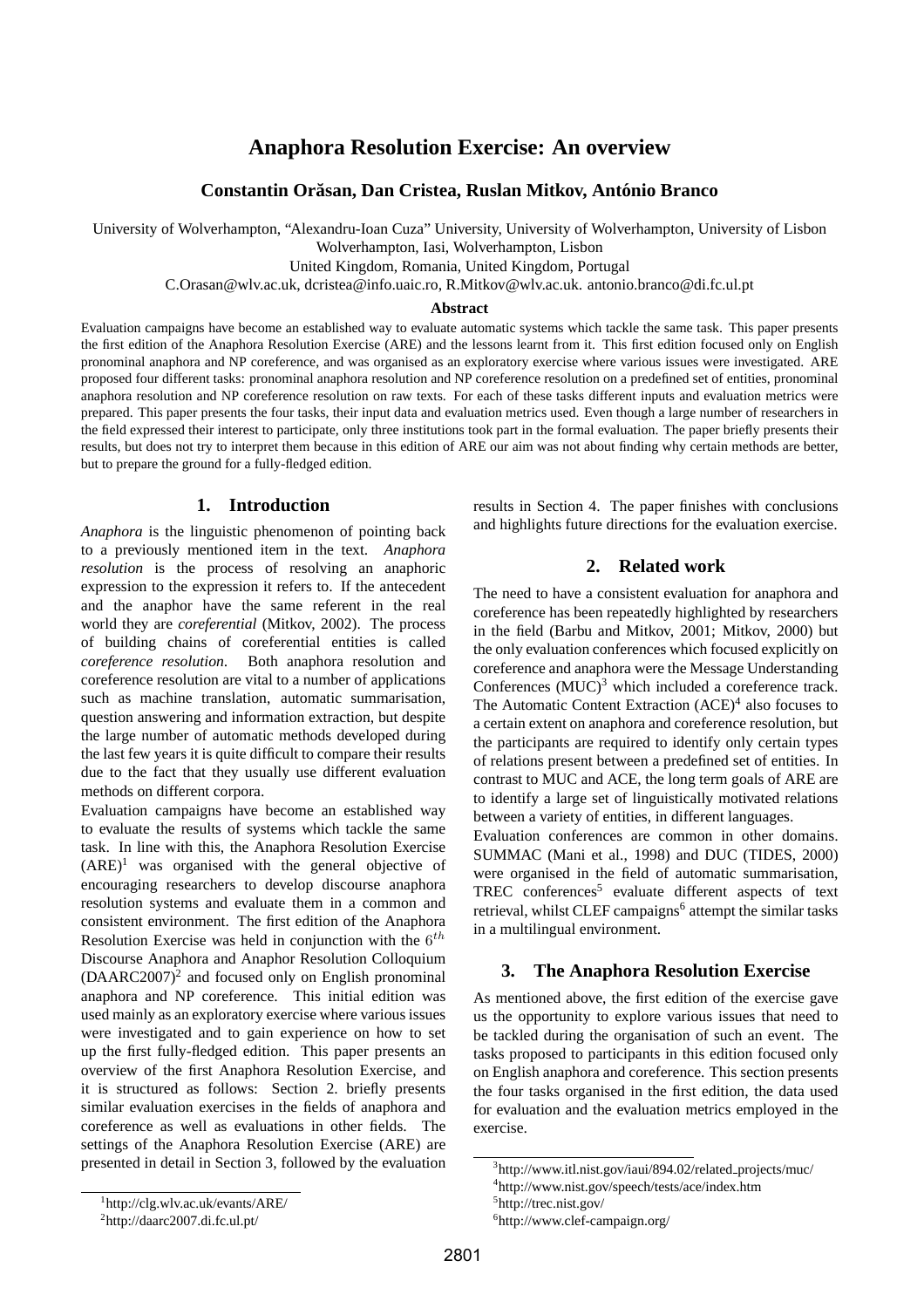## **3.1. Tasks at ARE**

The tasks proposed in this exercise addressed different problems related to anaphora and coreference resolution. The purpose of the exercise was to give participants the chance to test their systems in different settings. On the one hand, we wanted to be able to compare fully automatic systems that need to implement all the steps involved in the resolution processes, including the identification of referential expression and their candidates. On the other hand, we wanted to be able to assess only the resolution process when the entities that need to be resolved and their candidates are known by the systems. As can be seen these goals largely address the difference made between the evaluation of algorithms and evaluation of systems (Mitkov, 2001).

## **3.1.1. Task 1: Pronominal anaphora resolution on pre-annotated texts**

The main purpose of the first task was to evaluate to what extent pronoun resolution algorithms work. In order to achieve this, participants were provided with documents in which the NPs were annotated. Among these NPs, some of them had an attribute which indicated that they are referential and have to be resolved. In this task only referential pronouns had this attribute (i.e. pleonastic pronouns were not annotated). The participants had to identify for each pronominal referential expression any antecedent from the list of annotated NPs. By proposing this task, we wanted to focus on how correctly pronoun resolution algorithms can select the antecedent for a pronoun from a list of known candidates and are not influenced by wrongly identified candidates.

## **3.1.2. Task 2: Coreferential chains resolution on pre-annotated texts**

The second task of the exercise was similar to the first one in that it did not require participants to determine which expressions are referential. In contrast to Task 1, in this task participants had to process all the referential expressions, not only the pronouns, and cluster them together in coreferential chains. The input documents were annotated with information about which NPs are part of a coreferential chain (i.e. definite descriptions which were not part of a coreferential chain or non-referential pronouns were not annotated). This task was proposed in order to learn how correctly participants can cluster known entities in coreferential chains without being influenced by wrongly identified candidates.

# **3.1.3. Task 3: Pronominal anaphora resolution on raw texts**

In most application oriented situations, anaphora and coreference resolution systems need to do more than just find the antecedent of a pronoun or cluster coreferential noun phrases together. They also need to identify which entities have to be resolved and which NPs should be considered in the process. The last two tasks address exactly this problem. In the third task of ARE, participants were given unannotated texts and they had to identify which pronouns need to be resolve and find any of their antecedents. The purpose of this task was to assess

the performance of fully automatic pronoun resolution systems.

## **3.1.4. Task 4: Coreferential chains resolution on raw texts**

In the fourth task of ARE, participants had to identify full coreferential chains in unannotated texts. This task is similar to the third task in that it does require participants to address all the steps involved in the resolution process, including the identification of referential NPs. The purpose of this task was to assess the performance of fully automatic coreference resolvers.

As can be seen, the main difference between the four tasks is that Tasks 1 and 2 evaluate the resolution algorithms on an almost perfect input (i.e. input in which the entities to be resolved are known)<sup>7</sup>, whilst Tasks 3 and 4 simulate application oriented situations where there is no guarantee that the entities to be resolved can be correctly identified. Tasks 1 and 3 focus on pronominal anaphora resolution and require that for each referential pronoun an antecedent is determined, whilst Tasks 2 and 4 address the problem of coreference resolution where entities that refer to the same thing in real world need to be clustered together.

# **3.2. The data**

The data used in ARE was derived from the coreferentially annotated corpus presented in (Hasler et al., 2006). This corpus contains newspaper articles extracted from the Reuters corpus (Rose et al., 2002) and totalises over 55,000 words. Due to the fact that the project which built this corpus also investigated the phenomenon of crossdocument coreference, the corpus contains five clusters of related documents: Bukavu bombing, Peru hostages, Tajikistan hostages, Israel suicide bomb and China-Taiwan hijack. Four of these clusters were released as training data and the fifth one was used in the testing stage.

The corpus annotation process, described in (Hasler et al., 2006), involved first identification of all the markables (NPs) in a text regardless of whether they were coreferential or not. For the coreferential relations two types of tags were annotated: **coref** and **ucoref**. The **coref** tag was used where there was no doubt that one entity corefers with another, whilst **ucoref** marked that an annotator was relatively sure of coreference but there is an element of uncertainty. For ARE, all the coreferential links marked as **ucoref** were ignored as it was considered that if a human cannot decide with high certainty about a coreferential link, a computer should not have to determine it.

The original annotation made a distinction between different relations and types of relations between entities. The relations marked IDENTITY, SYNONYMY, GENERALISATION and SPECIALISATION between entities. Indirect anaphora, such as the *the house* ... *the door* relation, was not annotated. The list of possible types of relations included NP, COPULAR, APPOSITION,

 $7$ The input is not really perfect because the preprocessing tools employed by participants can still introduce some errors. However, there are no errors at the stage where the entities which have to be resolved are identified.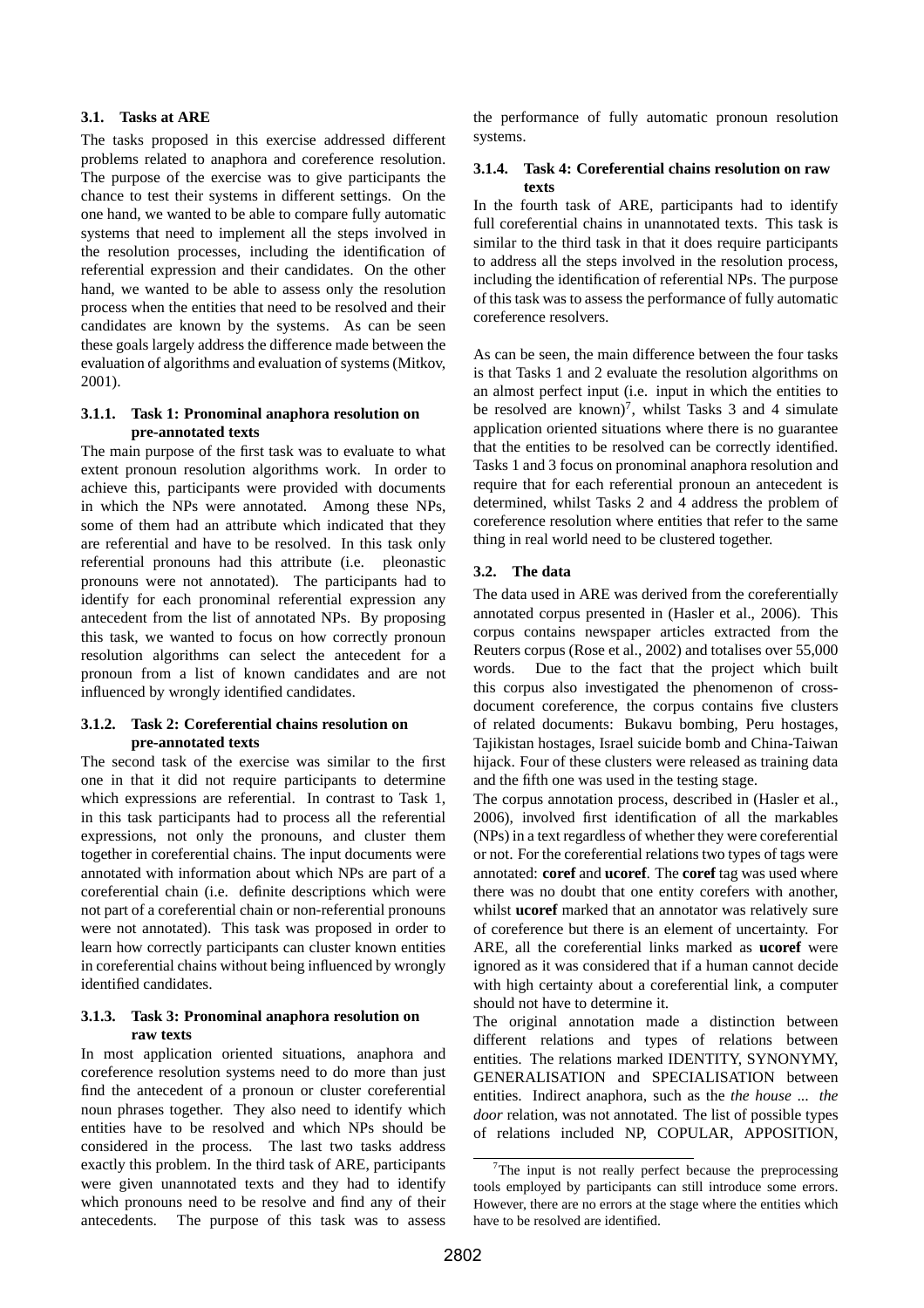BRACKETED TEXT, SPEECH PRONOUN and OTHER. For ARE the only relations kept were IDENTITY, SYNONYMY, GENERALISATION and SPECIALISATION, all between NPs. Any other relation was removed from the corpus before it was released to the participants.

For each task a different type of input was prepared in order to facilitate evaluation.<sup>8</sup>

#### **3.2.1. Input data for Task 1**

The input for the first task marked all the entities which are candidates for pronouns. The input was encoded using XML and looked like in the following example:

```
<p>
  <entity id="2">Israeli-PLO relations</entity>
 have hit
  <entity id="3">a new low</entity>
 with
  <entity id="4">the Palestinian Authority</entity>
  saying
  <entity id="5">Israel</entity>
  is wrong to think
  <entity id="6">it</entity>
 can treat
  <entity id="7">the Authority</entity>
 like
 <entity id="8">a client militia</entity>
 .
\langle/p>
```
All the entities which are candidates for pronouns were marked using the **entity** tag and were assigned an unique ID. In addition to the annotated text, the participants were given the pronouns they needed to resolve using XML format as well:

```
<anaphoric_pronouns>
    <pronoun id="6" value="it"/>
<pronoun id="91" value="they"/>
<pronoun id="83" value="He"/>
    <pronoun id="159" value="he"/>
<pronoun id="167" value="his"/>
</anaphoric_pronouns>
```
#### **3.2.2. Input data for Task 2**

The input of Task 2 marked all the entities which can be involved in coreferential chains using the **entity** tag. Unique IDs identified each of these entities.

```
<p>
  At
  <entity id="18">
    an emergency summit in
    <entity id="19">Toronto</entity>
  </entity>
  ,
<entity id="20">
    the leaders of
    <entity id="21">both nations</entity>
  </entity>
  agreed to push for
  <entity id="22">
     direct talks with
<entity id="23">the rebels</entity>
  </entity>
  , even_though
  <entity id="24">they</entity>
  ruled out
  <entity id="229">
    <entity id="26">the guerrillas'</entity>
    non-negotiable demand --
    \overline{5} \overline{5} \overline{10} \overline{10} \overline{27} \overline{27}
```

```
<sup>8</sup>More detailed information about the input formats can be
found at http://clg.wlv.ac.uk/events/ARE/
```

```
freedom for
      <entity id="28">
        <entity id="29">their</entity>
      jailed comrades
      </entity>
   </entity>
 </entity>
.<br></p>
```
# **3.2.3. Input data for Tasks 3 and 4**

For these two tasks the entities which need to be resolved were not indicated and therefore no annotation was necessary for them. However, in order to facilitate the evaluation process, the input of these two tasks is not plain text. Spaces and punctuation were preceded in the texts by the **node** tag so that snippets of texts can be easily identified. An example of a text is:

```
<p>
  <node id="26"/>
 Japan
  <node id="27"/>
 and
  <node id="28"/>
 Peru
  <node id="29"/>
 on
  <node id="30"/>
 Saturday
  <node id="31"/>
 took
  <node id="32"/>
 a
  <node id="33"/>
  tough
  <node id="34"/>
  stand
  <node id="35"/>
 on
  <node id="36"/>
  rebel
  <node id="37"/>
 demands
  <node id="38"/>
 in
```
Using this format, it is possible to indicate that the entity *Japan and Peru* starts at node 26 and finishes at node 28.<sup>9</sup>

# **3.3. Evaluation methods**

The measures used to evaluate the results of the participants were success rate, precision, recall and f-measure. Given that in the tasks 3 and 4 the participants did not receive the list of entities to be resolved, the evaluation had to consider both the correctness of the resolution and how accurately the entities were identified. In light of this, an overlap measure was calculated in order to find out to what extent the entities identified by the system matched those in the gold standard. The rest of this section presents the evaluation measures for each task:

# **3.3.1. Evaluation method for Task 1**

Given that the purpose of Task 1 was to pair referential pronouns with any of their antecedents, the evaluation metric used for this task was *success rate* defined as the number of correctly resolved anaphoric pronouns divided by the total number of anaphoric pronouns to be resolved. In computing the number of correctly resolved

<sup>9</sup>Each word is precedes by a **node** tag which assigns the word an ID. For this reason for the entity *Japan and Peru* the end position is 28 and not 29.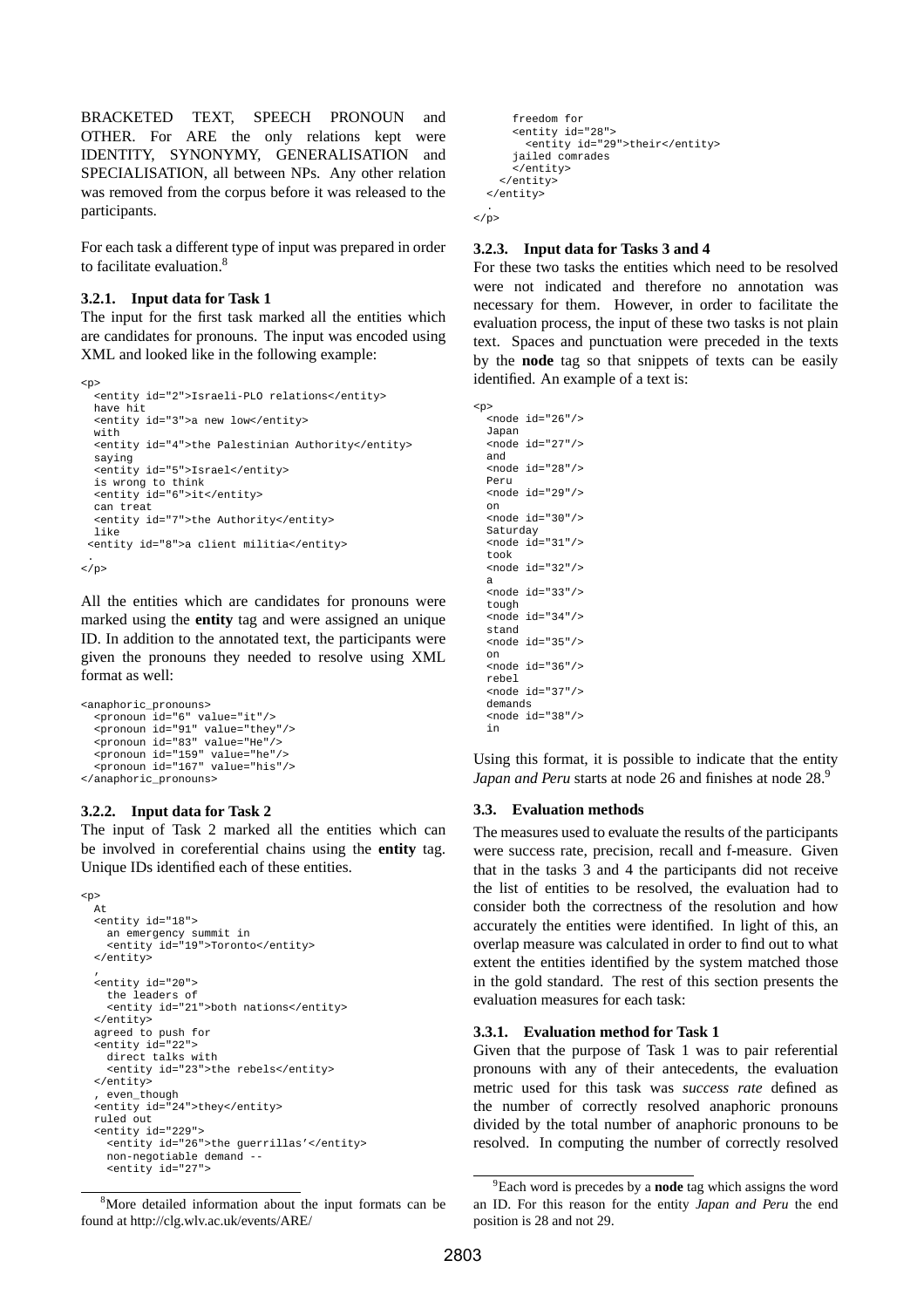anaphoric pronouns, we counted for each pronoun one of the following scores:

- 0 when the pronoun was not correctly resolved
- 0.5 when the program resolves correctly the pronoun to another pronoun, but the pronoun selected as the antecedent was not correctly resolved. This case was introduce to acknowledge the fact that the program could select a correct antecedent, although there is no correct information about this antecedent (i.e. the meaning of the referred pronoun was not correctly determined)
- 1 when the pronoun is correctly resolved to a nonpronominal entity from the chain. If a pronoun is selected as the antecedent, then there is at least one antecedent in the co-reference chain which is nonpronominal.

#### **3.3.2. Evaluation method for Task 2**

The evaluation metrics used in Task 2 were precision, recall and f-measure, as defined in the MUC-6 coreference scoring scheme (Vilain et al., 1995). In this scheme, coreferential chains returned by a system and from the gold standard are transformed sets of equivalence classes which are then compared using standard precision and recall measures. Missing links influence the recall score, whilst superfluous links indicate precision errors.

#### **3.3.3. Evaluation methods for Tasks 3 and 4**

Evaluation of Tasks 3 and 4 is more difficult because it requires measuring both how successfully the tasks were completed and how correctly the entities involved in the tasks were identified. Due to the fact that in Tasks 3 and 4 the participants were not given the entities to resolve in many cases the entities identified by the automatic systems did not match those in the gold standard. As a result, an *overlap measure* was introduced to indicate how successfully the automatic system can identify the entities (Cristea and Postolache, 2006). The overlap between two entities  $E_1$  and  $E_2$  is defined as:

$$
overlap(E_1, E_2) = \frac{length(overlap \, string)}{max(length(E_1), length(E_2))}
$$

where:

- length(overlapstring) represents the length in words of the string resulting from the overlap of  $E_1$ and  $E_2$ , if this overlap is possible, otherwise 0
- $max(length(E_1), length(E_2))$  represents the longest of the two entities

The value of this overlap metric is always between 0 an 1. For example the overlap between *the government of Zair* and *Zair's government* is 0 whereas the overlap between *the government of Zair* and *the government* is 0.5.

The evaluation metrics for Task 3 were modified versions of precision, recall and f-measure which take into account

the overlap between the resolved entities and those in the gold standard. Given that in this task the pronouns to be resolved are not indicated in the input file, non-referential pronouns need to be filtered out. This made necessary the use precision and recall instead of simple success rate as in Task 1.

To calculate precision and recall the following formulae were used:

$$
Precision = \frac{Score\,of\,correctly\,resolved\,pronouns}{Number\,of\,pronouns\,attempted\,to\,resolve}
$$

$$
Recall = \frac{Score\,of\,correctly\,resolved\,pronouns}{Number\,of\,pronouns\,in\,the\,gold\,standard}
$$

where the score of correctly resolved pronouns is calculated as:

$$
Score = sum(overlap(E_{automatic}, E_{gold}))
$$

where:

- $\bullet$   $E_{automatic}$  is the entity determined by the resolver
- $E_{gold}$  is an entity from the gold standard that maximises the overlap score

As in the Task 1, if a pronoun is resolved to another pronoun the score is 1 if there is there is at least one antecedent in the co-reference chain which is non-pronominal, 0.5 if there is no non-pronominal element in the chain or one of the pronouns in the chain is not correctly resolved, and 0 if it is not correctly resolved.

Task 4 uses a modified version the MUC-6 scores where the overlap between entities identified automatically and those in the gold standard is taken into consideration when the score is calculated.

## **4. Results**

Even though the evaluation exercise generated quite a bit of interest in the research community, only three institutions participated in the formal evaluation: University of Karlsruhe, Germany; Alexandru Ioan Cuza University, Iasi, Romania, and University of Wolverhampton, UK. In order to minimise the amount of tuning which can be done on the testing data, the participants had only 48 hours to submit their results from the moment they have downloaded the data. All the communication was done via a specially designed web page. Each participant received detailed evaluation results, but the figures reported in this paper have been anonymised as promised to the participants. The main reason for this was that in this first edition we were less interested to find out why a method performed better. Instead we wanted to offer the participants an environment where they can test their systems, and gain experience to set up the first fully-fledged edition.

Tables 1 and 2 present the evaluation results. As can be seen in the tables, some of the tasks received more interest than others. For example there was only one submission for Task 2, but three submissions for Task 4. As a result of this we can conclude that the participants found Task 4 more important and realistic.